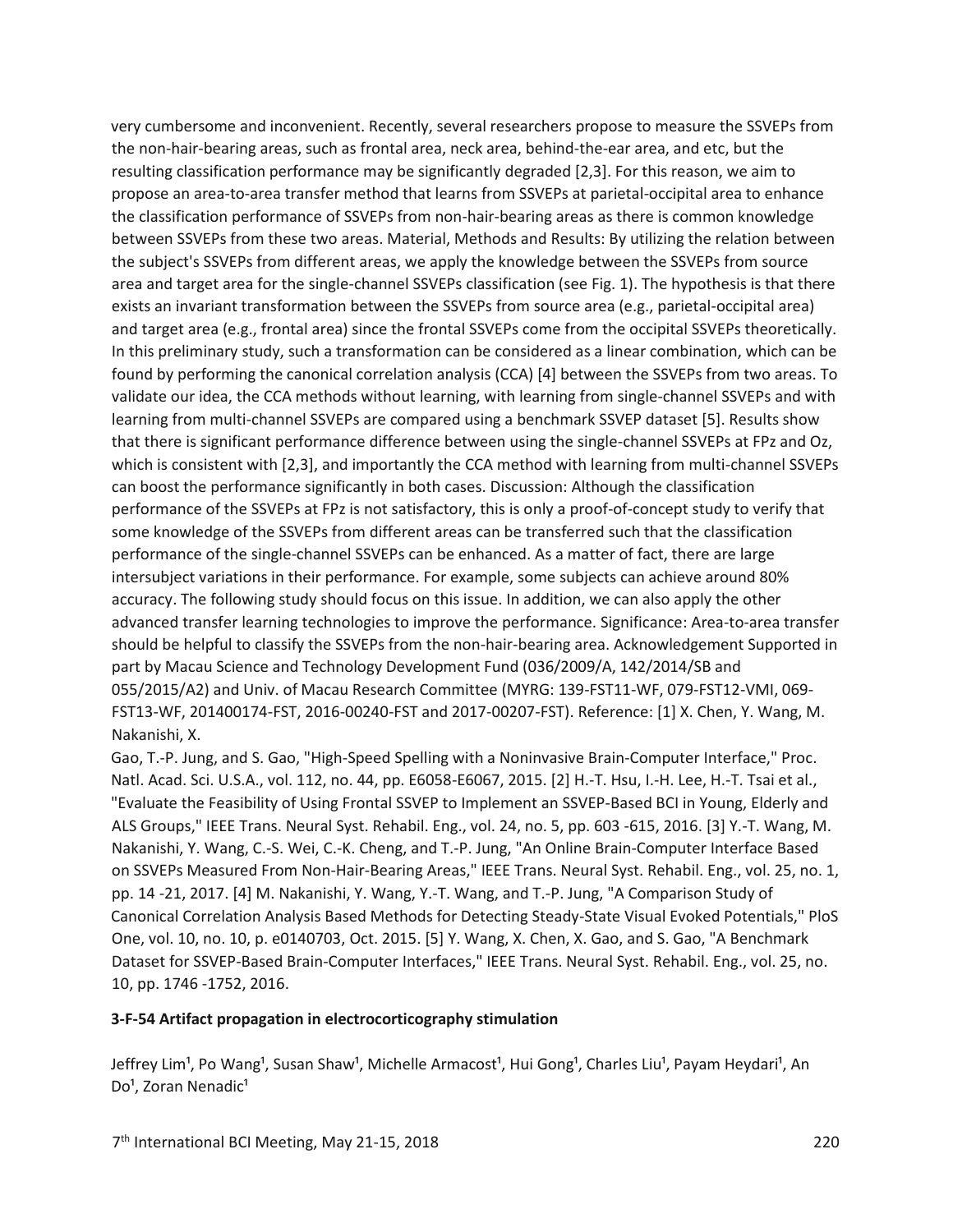## *¹University of California, Irvine*

Introduction:Current brain-computer interfaces (BCIs) primarily rely on visual feedback. However, visual feedback may not be sufficient for applications such as movement restoration, where somatosensory feedback plays a crucial role. For electrocorticography (ECoG)-based BCIs, somatosensory feedback can be elicited by cortical surface electro-stimulation [1]. However, simultaneous cortical stimulation and recording is challenging due to stimulation artifacts. Depending on the orientation of stimulating electrodes, their distance to the recording site, and the stimulation intensity, these artifacts may overwhelm the neural signals of interest and saturate the recording bioamplifiers, making it impossible to recover the underlying information [2]. To understand how these factors affect artifact propagation, we performed a preliminary characterization of ECoG signals during cortical stimulation.Materials/Methods/ResultsECoG electrodes were implanted in a 39-year old epilepsy patient as shown in Fig. 1. Pairs of adjacent electrodes were stimulated as a part of language cortical mapping. For each stimulating pair, a charge-balanced biphasic square pulse train of current at 50 Hz was delivered for five seconds at 2, 4, 6, 8 and 10 mA. ECoG signals were recorded at 512 Hz. The signals were then high-pass filtered (≥1.5 Hz, zero phase), and the 5-second stimulation epochs were segmented. Within each epoch, artifact-induced peaks were detected for each electrode, except the stimulating pair, where signals were clipped due to amplifier saturation. These peaks were phase-locked across electrodes and were 20 ms apart, thus matching the pulse train frequency. The response was characterized by calculating the median peak within the 5-second epochs. Fig. 1 shows a representative response of the right temporal grid (RTG), with the stimulation channel at RTG electrodes 14 and 15. It also shows a hypothetical amplifier saturation contour of an implantable, bi-directional, ECoG-based BCI prototype [2], assuming the supply voltage of 2.2 V and a gain of 66 dB. Finally, we quantify the worstcase scenario by calculating the largest distance between the saturation contour and the midpoint of each stimulating channel.Discussion:Our results indicate that artifact propagation follows a dipole potential distribution with the extent of the saturation region (the interior of the white contour) proportional to the stimulation amplitude. In general, the artifacts propagated farthest when a 10 mA current was applied with the saturation regions extending from 17 to 32 mm away from the midpoint of the dipole. Consistent with the electric dipole model, this maximum spread happened along the direction of the dipole moment. An exception occurred at stimulation channel RTG11-16, for which an additional saturation contour emerged away from the dipole contour (not shown), extending the saturation region to 41 mm. Also, the worst-case scenario was observed at 6 mA stimulation amplitude. This departure could be a sign of a nonlinear, switch-like behavior, wherein additional conduction pathways could become engaged in response to sufficiently high stimulation.Significance:While ECoG stimulation is routinely performed in the clinical setting, quantitative studies of the resulting signals are lacking. Our preliminary study demonstrates that stimulation artifacts largely obey dipole distributions, suggesting that the dipole model could be used to predict artifact propagation. Further studies are necessary to ascertain whether these results hold across other subjects and combinations of stimulation/recording grids. Once completed, these studies will reveal practical design constraints for future implantable bi-directional ECoG-based BCIs. These include parameters such as the distances between and relative orientations of the stimulating and recording electrodes, the choice of the stimulating electrodes, the optimal placement of the reference electrode, and the maximum stimulation